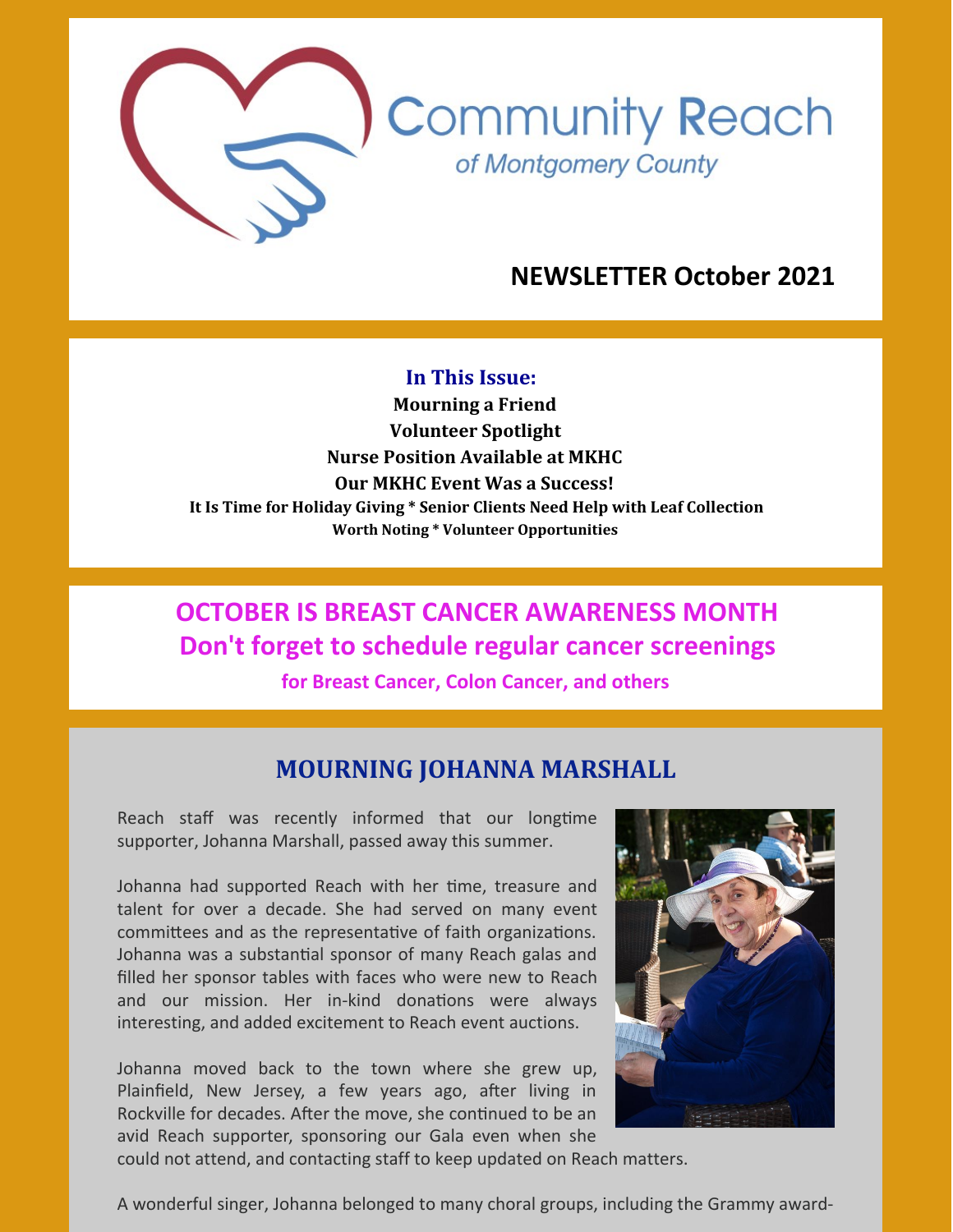winning Washington Chorus. She was an avid reader, loved to travel, and enjoyed her many years of work for the World Bank. Proud of her Italian-American heritage, Johanna was active in UNICO National, the "largest Italian American service organization in the USA." She truly cared about people in her communities, both here and in her hometown.

Johanna was 76 years old, still transcribing court sessions, and enjoying her reconnection with friends and old schoolmates. The Reach staff will miss her.

## **VOLUNTEER SPOTLIGHT**



Meet MKHC Volunteer, Grace Bachman:

Grace grew up on a farm, but her career plan was always to become a nurse. After years of study, she received her nursing degree in 2019.

"It's been difficult finding a clinic that focuses on providing thorough, patient centered care," Grace recently stated. "After speaking with a(n) MKHC volunteer about this clinic, I knew this was the type of clinic I wanted to volunteer with."

When asked why Grace decided to seek the opportunity to volunteer at MKHC, she stated, "I would like to help those in the community better care for themselves, gain a better understanding of community outreach within healthcare, as well as gain outpatient nursing skills." At MKHC, Grace volunteers one day a week as a registered nurse, providing triage, administering vaccines, and helping medical providers care for patients.

Thank you to Grace Bachman for helping the Mansfield Kaseman Health Clinic provide the best care for our patients. For neighbors who are under or uninsured, it is very difficult to afford healthcare. Volunteers help MKHC provide that care at an affordable cost.

For information about volunteer opportunities with Mansfield Kaseman Health Clinic and other Reach programs, see our **[Volunteer](https://www.cmrocks.org/copy-of-volunteer) Page**.

## **KASEMAN HEALTH CLINIC IS HIRING!**

**Applications are being accepted for a full-time Registered Nurse. See the job opportunity [HERE](https://www.cmrocks.org/jobs)**

### **THANK YOU FOR SUPPORTING MKHC**

For the second year, our Mansfield Kaseman Health Clinic fall event was virtual, and Montgomery County Council Vice President, Gabe Albornoz, served as our Master of Ceremonies again. Thank you to all our speakers and supporters who attended on Thursday, October 28th.

MKHC Board and staff want to especially recognize those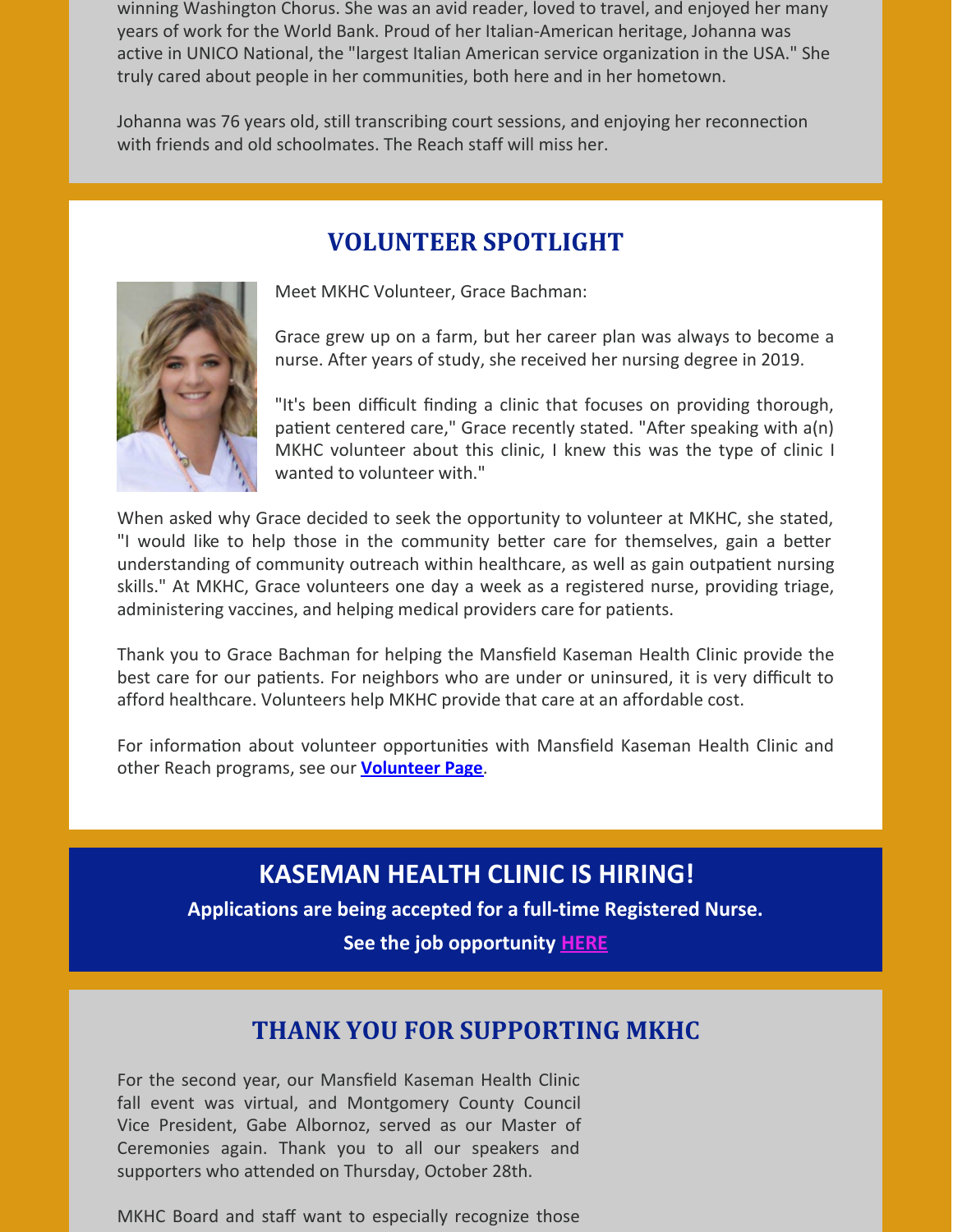who provided the video messages played during "Nurturing Trusted Healthcare Partnerships." Sonia Mora of Montgomery County Government, MKHC patient Luis, Margie Hackett from Johns Hopkins Suburban Hospital, and Nancy Do and Sherri Gilchrest of Shady Grove Medical Center helped share the story of MKHC partnerships. Katie Stauderman volunteered her time and talent to create the Event video. Those messages and more will be available on the Reach events **[webpage](https://www.cmrocks.org/events)** by November 5th. The evening's electronic program with more information about MKHC, messages from our chair, leadership, and others, can also be found **[here](https://files.constantcontact.com/c267fd3d201/2ca5e7a2-be79-4285-94d1-f7ecb1f91dc9.pdf)** or at the event webpage.



The event committee was chaired by City of Rockville Councilmember Monique Ashton. Committee members included Odeth Berlin, Barbara Courtney, Jody Eccleston, Jessica Fagnani, Andrea Kempner-Wink, Diane Kittower, Angeline Lazarus, Carmen Lezama, Jackie Lobien, Donna R. Perry, Bridget Plummer, Patricia Rios, Agnes Saenz, Enrique Viscarra, and Stephanie Wright. They provided ideas, energy, connections, and actual legwork to put together the event. With a small staff that is concentrated on serving our patients, events like this could not happen without the leadership of a volunteer like Monique and the work of the committee.

Our Master of Ceremonies, Gabe Albornoz, kept the audience engaged while sharing the important message about why trusted partnerships are essential to providing the highest quality care. He and Monique also helped raise the last \$11,000 of the evening's funding goal. A long list of generous sponsors provided a strong start to that goal. Please see the full list of sponsors at **[www.cmrocks.org/events](https://www.cmrocks.org/events)**. A special shout-out to the evening's top sponsors, Adventist HealthCare, Donna R Perry MD, Monique and George Ashton, Kasey and Dianne Kaseman, Angeline Lazarus MD, as well as Bill and Barb Scharf.

For those who did not have the opportunity to attend, or donate to MKHC on October 28th, and would like to donate, you can do so **[here](https://www.paypal.com/donate?hosted_button_id=LJ4AEEUQQP3R6)**.

MKHC board and staff look forward to seeing everyone in person in the Fall of 2022! More information about **[Mansfield](https://www.cmrocks.org/mkhc) Kaseman Health Clinic** .

### **HOLIDAY GIVING IS FAST APPROACHING**

Referrals for assistance for Thanksgiving are in and neighbors who would like help for the December holidays are continuing to come in to the Holiday Giving Program of Montgomery County. Community Reach of Montgomery County will be serving many of these families and asks for your help in accomplishing this goal to feed 250 families for Thanksgiving, 400+ children and 180 families for December.

Most residents served by Reach for Thanksgiving live outside the City of Rockville in greater Rockville area of zip codes 20850- 20855. Thanksgiving holiday meals and gift cards for a Turkey or other protein will be picked up by these neighbors on Sunday, November 21st at Rockville United Church. Supporters can help

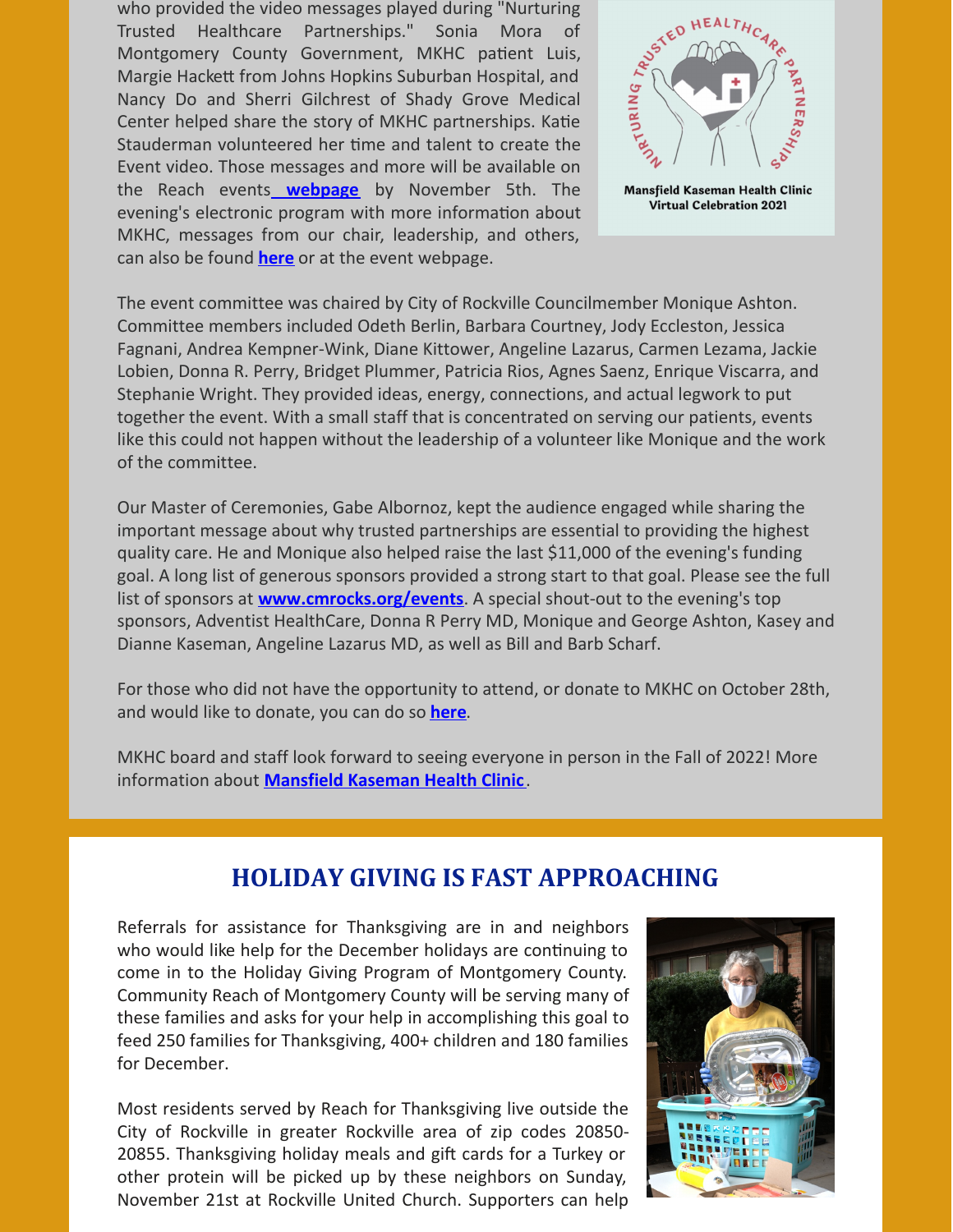feed these families by building and delivering holiday baskets, or by volunteering to help on Friday, November 19th, or Sunday, November 21st. Information about basket and gift card donation can be found **[HERE](https://files.constantcontact.com/c267fd3d201/023fb946-1858-41a3-a5d3-6c127595462e.pdf)**. For those interested in volunteering, please email **Andrea [Kempner-Wink](mailto:andreakwink@cmrocks.org)**. On Sunday, November 21st, shifts are available from 11:30am to 2:30pm and from 2:30pm to 5:30pm for volunteers 16 and over, or for younger volunteers who are accompanied by an adult. Volunteers may also be needed for picking up or helping to offload basket deliveries on Friday, November 19th.

At December distribution, parents are invited to choose new, unwrapped toys for their children ages 0-12, and receive gift cards for their teenagers under 18 years old. Additionally, families receive a holiday dinner basket and \$25 gift card for the main dish.

Information about donations requested for the December holidays can be found **[HERE](https://files.constantcontact.com/c267fd3d201/18901512-dabb-42f7-b39e-d3337d3ee6fa.pdf)**. A request for volunteer assistance to sort toys the week of December 13th, and to help with distribution on Thursday, December 16th and Saturday, December 18th will go out in November.

All of this year's distribution events will take place outside or in large, well-ventilated spaces with lots of space for social distancing.

For individuals and organizations that want additional information about supporting Reach's Holiday Giving Project, please reach out to **Andrea [Kempner-Wink,](mailto:andreakwink@cmrocks.org)** Director of Development and Volunteer Services.

### **GROUP VOLUNTEER ACTIVITY - LEAF RAKERS**



The leaves are late in falling this year. Although some volunteer groups have already been out to assist Senior Reach Program clients who live in houses, the trees were not ready to shed their bounty.

Senior Reach clients are still in need of assistance as the leaves finally cooperate and hit the ground. For individuals or groups interested in helping clients with their rakes and leaf blowers, and the work to get the job done, please contact **Andrea [Kempner-Wink](mailto:andreakwink@cmrocks.org)**. When possible, Reach attempts to schedule the events on the days just before the City of Rockville has scheduled curbside pick-up. That way, leaves do not need to be bagged. They are just piled at the curb.

### *Mark Your Calendar!*

**Sunday, November 21, 2021 1:00 p.m. - 5:00 p.m.** *THANKSGIVING DINNER DISTRIBUTION*

Rockville United Church 355 Linthicum Avenue, Rockville, MD

**Monday, December 13, 2021 5:30 p.m. - 7:30 p.m.** *ROCKVILLE CHAMBER HOLIDAY PARTY*

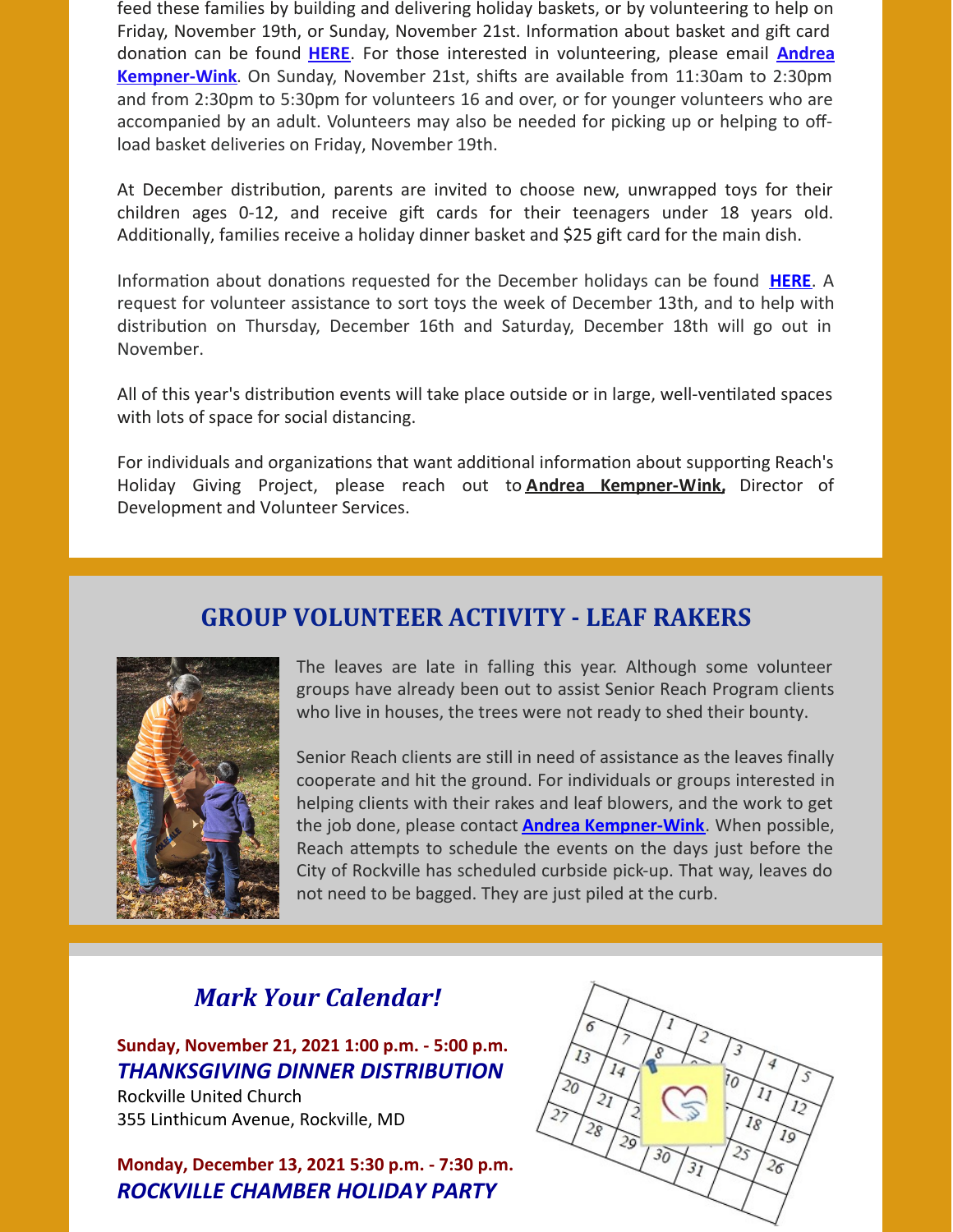#### *& TOY DRIVE*

To benefit the Reach Holiday Giving Program Fogo de Chao, 11600 Old Georgetown Road, North Bethesda, MD

### **Thursday, December 16, 2021 3:00 p.m. - 7:00 p.m.** *DECEMBER HOLIDAY DISTRIBUTION*

Multipurpose Room 1010 Grandin Avenue, Rockville, MD

### **Saturday, December 18, 2021 1:00 p.m. - 4:00 p.m.** *DECEMBER HOLIDAY DISTRIBUTION*

St. Francis Episcopal Church 10033 River Road, Potomac, MD

## **SPOTLIGHT ON VOLUNTEER OPPORTUNITIES**

**PHOTOGRAPHER** to document the work of Reach, our programs, events, and people. Our longtime volunteer photographer is "retiring" and Reach would like to find two or three volunteers who are available to take the spot. A current board member has agreed to be added to the list so we are looking for one or two more. Volunteers on the list will receive a request through email when a photographer is needed to document a specific event or when Reach needs pictures of program activities, portraits of staff/board, etc. Pictures at events may include candids of activities as well as group pictures.

**VOLUNTEER GROUPS** to spend a few hours raking leaves at the home(s) of our senior clients who are no longer able to complete the task themselves. One day opportunity (usually about 2 hours) In November, or December.

**JOIN A REACH COMMITTEE** - Development, Finance, Faith Advisory, and Governance currently all meet online as standing committees. Help determine the success of Reach through your service. Short term committees also need new members.

**CLIENT INTAKE COORDINATORS** for Rockville Emergency Assistance Program (REAP). Are you a compassionate, detail-oriented person with a desire to help those in need? Work a four-hour shift weekly during business hours (ideally from 9am-1pm or 1pm-5pm) to help us assist Rockville residents facing eviction; provide County residents with referrals for low-cost dental and other services; and much more. Training is provided.

**INTERPRETERS** at the Kaseman Health Clinic are needed for four-hour shifts once each week between the hours of 9am and 5pm. Openings currently on Monday afternoon, Wednesday afternoon, Thursday and Friday. Help us ensure that our providers and patients can communicate clearly. Confidentiality is required.

#### **DONATIONS REQUESTED:**

**For Kaseman Health Clinic & Housing Program:** C-Fold Paper Towels, Paper Towels, Hand Sanitizer, Antibacterial Hand Soap, Trash Bags, Disinfecting Wipes, Scouring Powder, Window Cleaner, Facial Tissue, Bleach, Disinfectant Spray, Dishwashing Liquid